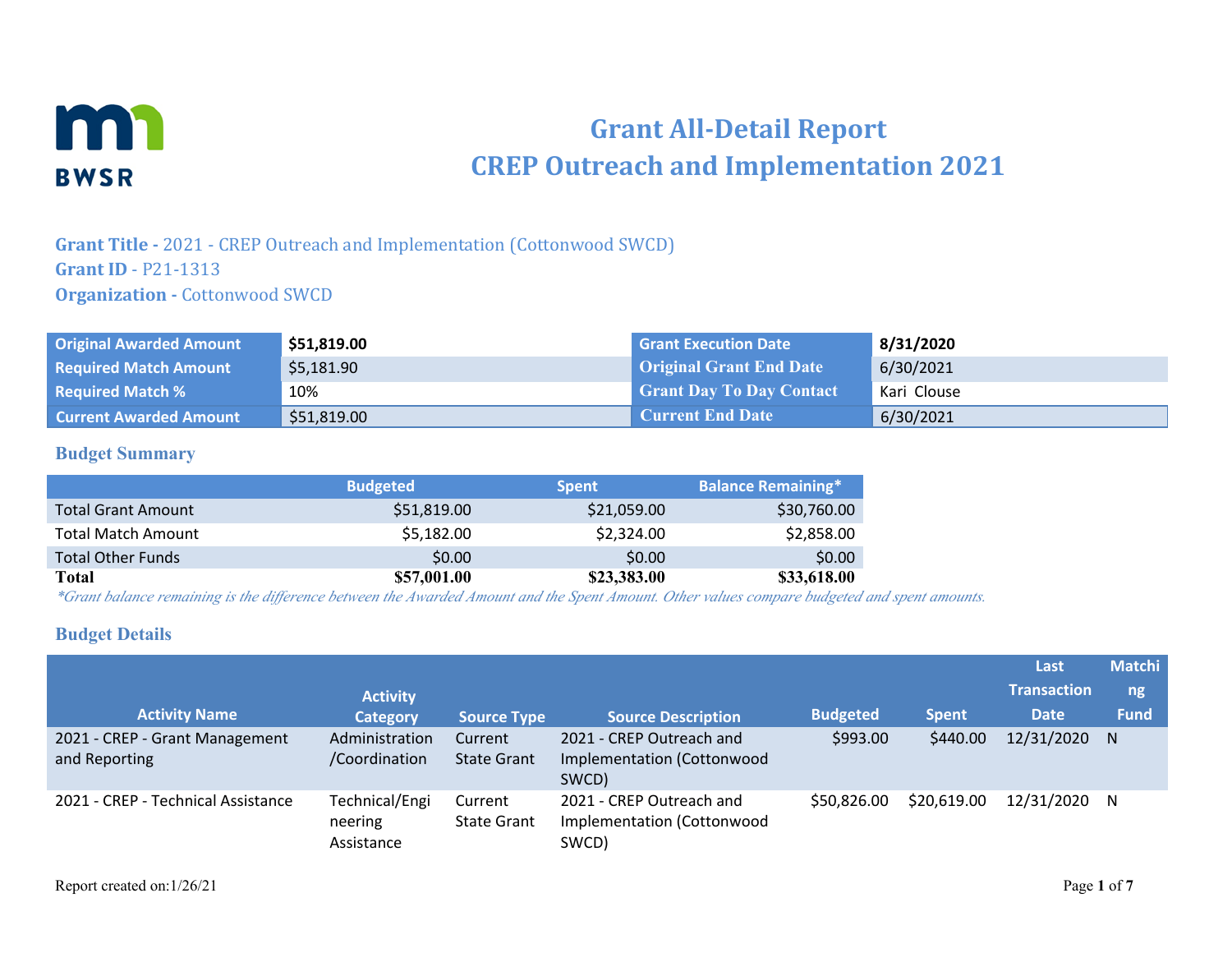|                                    |                                         |                    |                                           |                 |              | Last               | <b>Matchi</b> |
|------------------------------------|-----------------------------------------|--------------------|-------------------------------------------|-----------------|--------------|--------------------|---------------|
|                                    | <b>Activity</b>                         |                    |                                           |                 |              | <b>Transaction</b> | ng            |
| <b>Activity Name</b>               | <b>Category</b>                         | <b>Source Type</b> | <b>Source Description</b>                 | <b>Budgeted</b> | <b>Spent</b> | <b>Date</b>        | <b>Fund</b>   |
| 2021 - CREP - Technical Assistance | Technical/Engi<br>neering<br>Assistance | Local Fund         | 2021 - CREP Technical<br>Assistance Match | \$5,182.00      | \$2,324.00   | 12/31/2020         |               |

## **Activity Details Summary**

| <b>Activity Details</b>                                                                                                                                   | <b>Total Action Count</b> | <b>Total Activity Mapped</b> | <b>Proposed Size / Unit</b>                   |                         | <b>Actual Size / Unit</b> |
|-----------------------------------------------------------------------------------------------------------------------------------------------------------|---------------------------|------------------------------|-----------------------------------------------|-------------------------|---------------------------|
|                                                                                                                                                           |                           |                              |                                               |                         |                           |
| <b>Proposed Activity Indicators</b>                                                                                                                       |                           |                              |                                               |                         |                           |
| <b>Activity Name</b>                                                                                                                                      | <b>Indicator Name</b>     | <b>Value &amp; Units</b>     | <b>Waterbody</b>                              | <b>Calculation Tool</b> | <b>Comments</b>           |
| <b>Final Indicators Summary</b><br><b>The State of Contract Contract Contract Contract Contract Contract Contract Contract Contract Contract Contract</b> |                           | <b>CONTRACTOR</b>            | <b>The Common Common Common Common Common</b> |                         |                           |

| <b>Indicator Name</b> | <b>Total Value</b> | Unit |
|-----------------------|--------------------|------|
|                       |                    |      |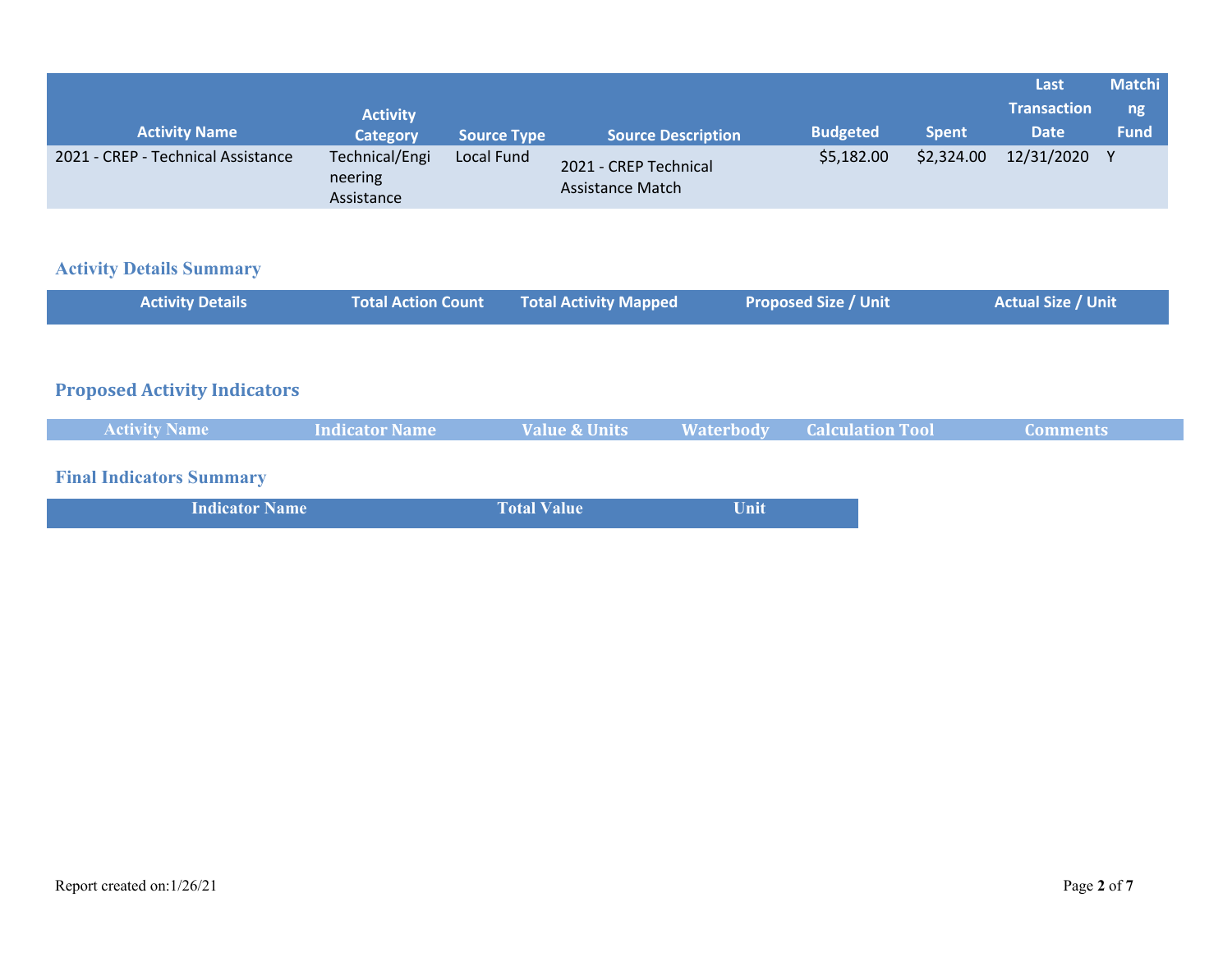### **Grant Activity**

| <b>Grant Activity - 2021 - CREP - Grant Management and Reporting</b> |                                                                                                                                                                                                                                                                                                                                                                                                                                            |  |  |  |
|----------------------------------------------------------------------|--------------------------------------------------------------------------------------------------------------------------------------------------------------------------------------------------------------------------------------------------------------------------------------------------------------------------------------------------------------------------------------------------------------------------------------------|--|--|--|
| <b>Description</b>                                                   | Administration and coordination of grant reporting on a quarterly, semi-annual, and/or annual basis as required by the<br>grant terms.<br>Farm Bill Assistant/District Program Technician: 20 hrs @ \$49.63/hr = \$993.00* (2020/21 billable rate)<br>*Rounding                                                                                                                                                                            |  |  |  |
| <b>Category</b>                                                      | ADMINISTRATION/COORDINATION                                                                                                                                                                                                                                                                                                                                                                                                                |  |  |  |
| <b>Start Date</b>                                                    | <b>End Date</b><br>$1-Jul-20$                                                                                                                                                                                                                                                                                                                                                                                                              |  |  |  |
| <b>Has Rates and Hours?</b>                                          | No                                                                                                                                                                                                                                                                                                                                                                                                                                         |  |  |  |
| <b>Actual Results</b>                                                | July - September 2020:<br>Quarterly reporting requirements for the CREP grant and eLink reporting.<br>Total: \$220.00<br>Grant Funds: \$220.00<br>5 hrs @ $$43.79/hr* = $220.00$<br>*rounding from CREP calculator<br>October - December 2020:<br>Quarterly reporting requirements for the CREP grant and eLink reporting.<br>Total: \$220.00<br>Grant Funds: \$220.00<br>5 hrs @ $$43.79/hr* = $220.00$<br>*rounding from CREP calculator |  |  |  |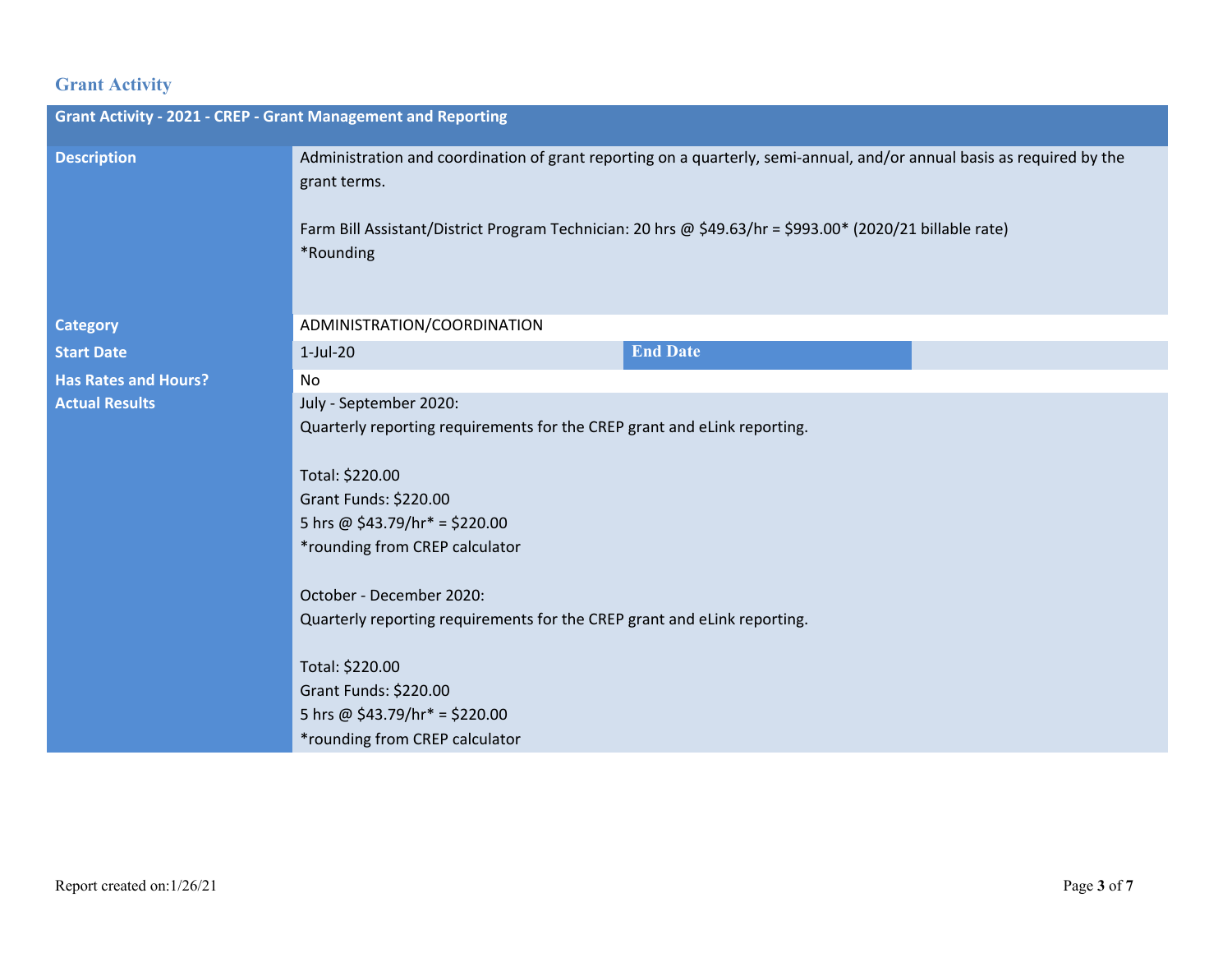**Grant Activity - 2021 - CREP - Technical Assistance**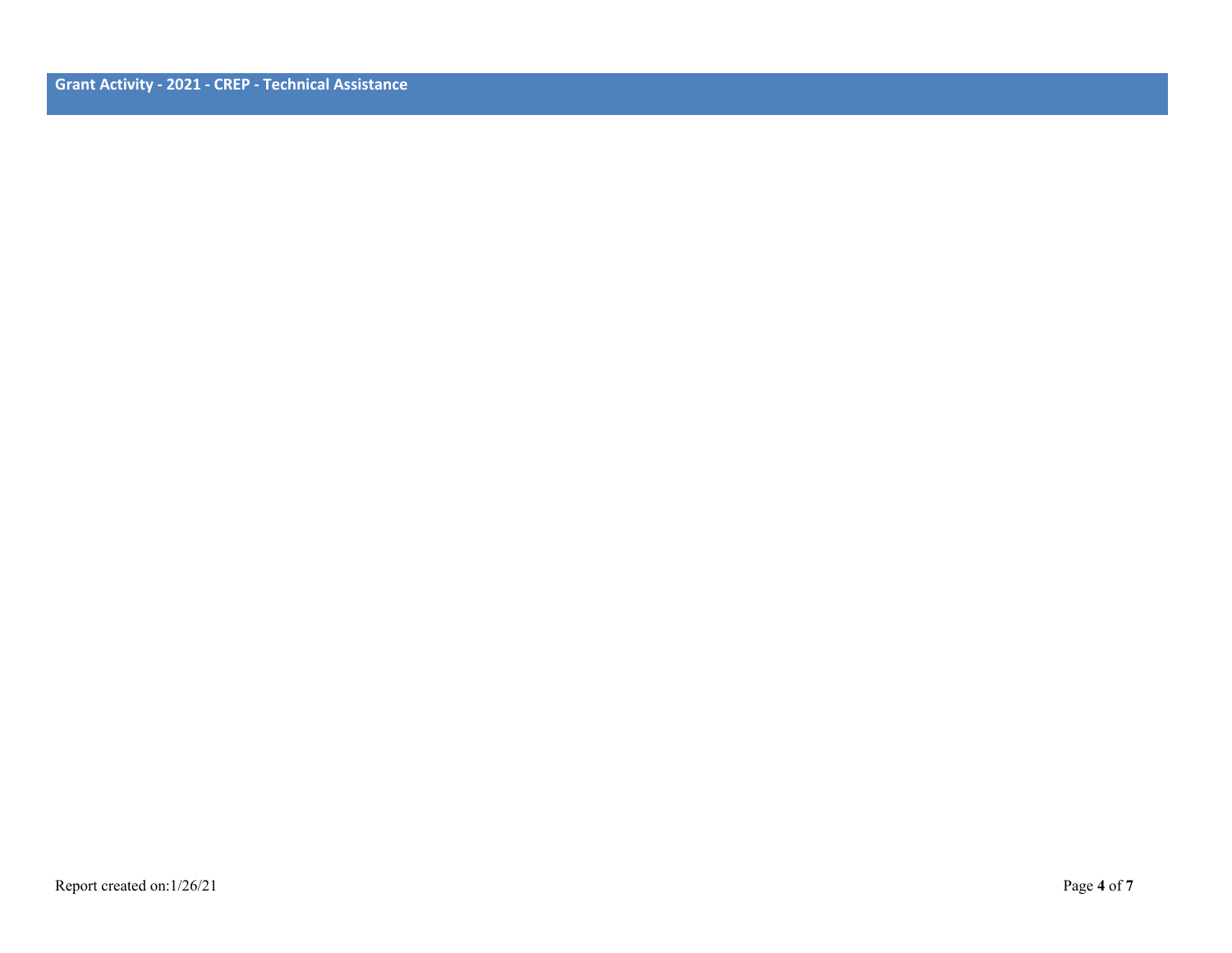| <b>Description</b> | Provide technical assistance to landowners in Cottonwood County on the Conservation Reserve Enhancement Program.<br>Such technical assistance includes, but is not limited to: assistance with contracts and forms to enroll acres in the<br>appropriate Federal or State program, develop conservation plans, implement and/or oversee conservation plan<br>construction/establishment, stake easements, etc.<br>Provide funding for CREP meetings and other relevant trainings for staff to attend pertaining to program requirements or<br>conservation plan implementation.<br>Provide funding for widespread CREP marketing in Cottonwood County and individualized landowner targeting for eligible<br>enrollment via advertisements, booths at the local Fair and Farm and Home Show, direct mailings. |
|--------------------|---------------------------------------------------------------------------------------------------------------------------------------------------------------------------------------------------------------------------------------------------------------------------------------------------------------------------------------------------------------------------------------------------------------------------------------------------------------------------------------------------------------------------------------------------------------------------------------------------------------------------------------------------------------------------------------------------------------------------------------------------------------------------------------------------------------|
|                    | Match provided by local SWCD funds and/or local conservation groups will be calculated at the staff calculated hourly rate<br>plus facilities and administration during 2020.                                                                                                                                                                                                                                                                                                                                                                                                                                                                                                                                                                                                                                 |
|                    | Total grant funds: \$50,826.00*<br>Staff time:<br>Farm Bill Asst 1024.1 hrs @ \$49.63/hr (2020 billable rate)<br>*Rounding                                                                                                                                                                                                                                                                                                                                                                                                                                                                                                                                                                                                                                                                                    |
|                    | Match: \$5,182.00                                                                                                                                                                                                                                                                                                                                                                                                                                                                                                                                                                                                                                                                                                                                                                                             |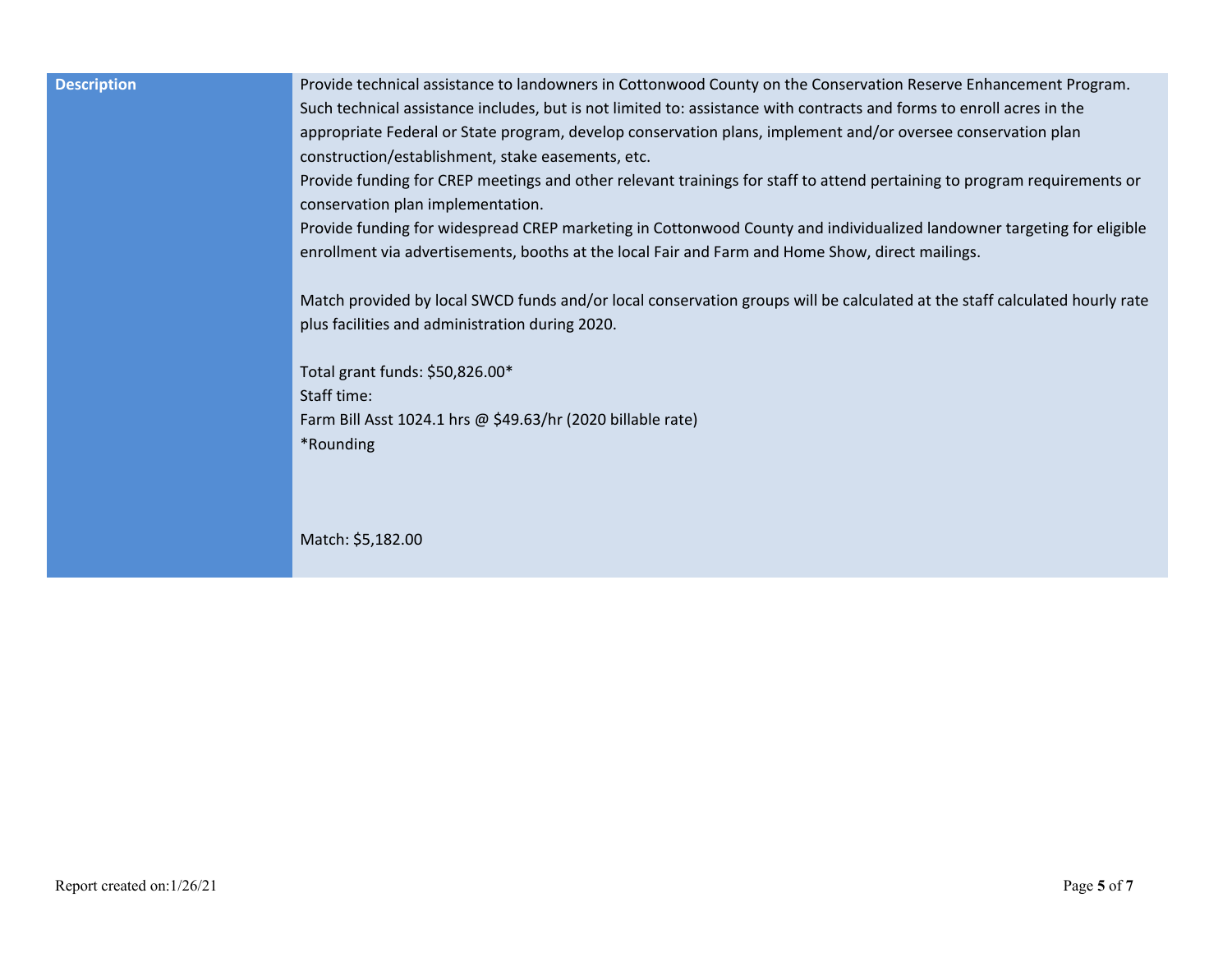| <b>Category</b>             | TECHNICAL/ENGINEERING ASSISTANCE                                                                                                                                                                                                                                                                                                                                                                                                                                                                                                                                                                                                                                   |                 |  |  |
|-----------------------------|--------------------------------------------------------------------------------------------------------------------------------------------------------------------------------------------------------------------------------------------------------------------------------------------------------------------------------------------------------------------------------------------------------------------------------------------------------------------------------------------------------------------------------------------------------------------------------------------------------------------------------------------------------------------|-----------------|--|--|
| <b>Start Date</b>           | $1-Jul-20$                                                                                                                                                                                                                                                                                                                                                                                                                                                                                                                                                                                                                                                         | <b>End Date</b> |  |  |
| <b>Has Rates and Hours?</b> | No                                                                                                                                                                                                                                                                                                                                                                                                                                                                                                                                                                                                                                                                 |                 |  |  |
| <b>Actual Results</b>       | July - September 2020:<br>We worked with landowners to get land enrolled in CREP. We had a total of seven CREP get accepted for 2020, two<br>remaining CREP offers were not selected in August due to time constraints of the FSA deadlines. Those two remain in the<br>module for the next CREP funding round.<br>Assisted landowners with finalizing their easement paperwork from 2019 sign ups, as well as wrapped up construction on<br>seven previous CREP wetland restorations.<br>Total: \$9,035.00<br>Grant Funds expended: \$8,145.00<br>186 hrs @ \$43.79/hr* = \$8,145.00                                                                              |                 |  |  |
|                             | Match funds: \$890.00 F&A<br>*CREP formula adjustment<br>October - December 2020:<br>The 7 CRP1s were finalized by FSA and contracts are moving forward. The other 2 applications that were pending because<br>of time constraints were approved by BWSR. We are waiting on FSA paperwork.<br>Assisted landowners with finalizing their easement paperwork from 2019 sign ups. Assisting landowners with seeding<br>plans and wetland restoration plans.<br>Assisting new potential easements with landowners for next sign up.<br>Total: \$13,908.00<br>Grant Funds expended: \$12,474.00<br>288.5 hrs @ \$43.79/hr* = \$12,474.00<br>Match funds: \$1,434.00 F&A |                 |  |  |
|                             | *CREP formula adjustment                                                                                                                                                                                                                                                                                                                                                                                                                                                                                                                                                                                                                                           |                 |  |  |